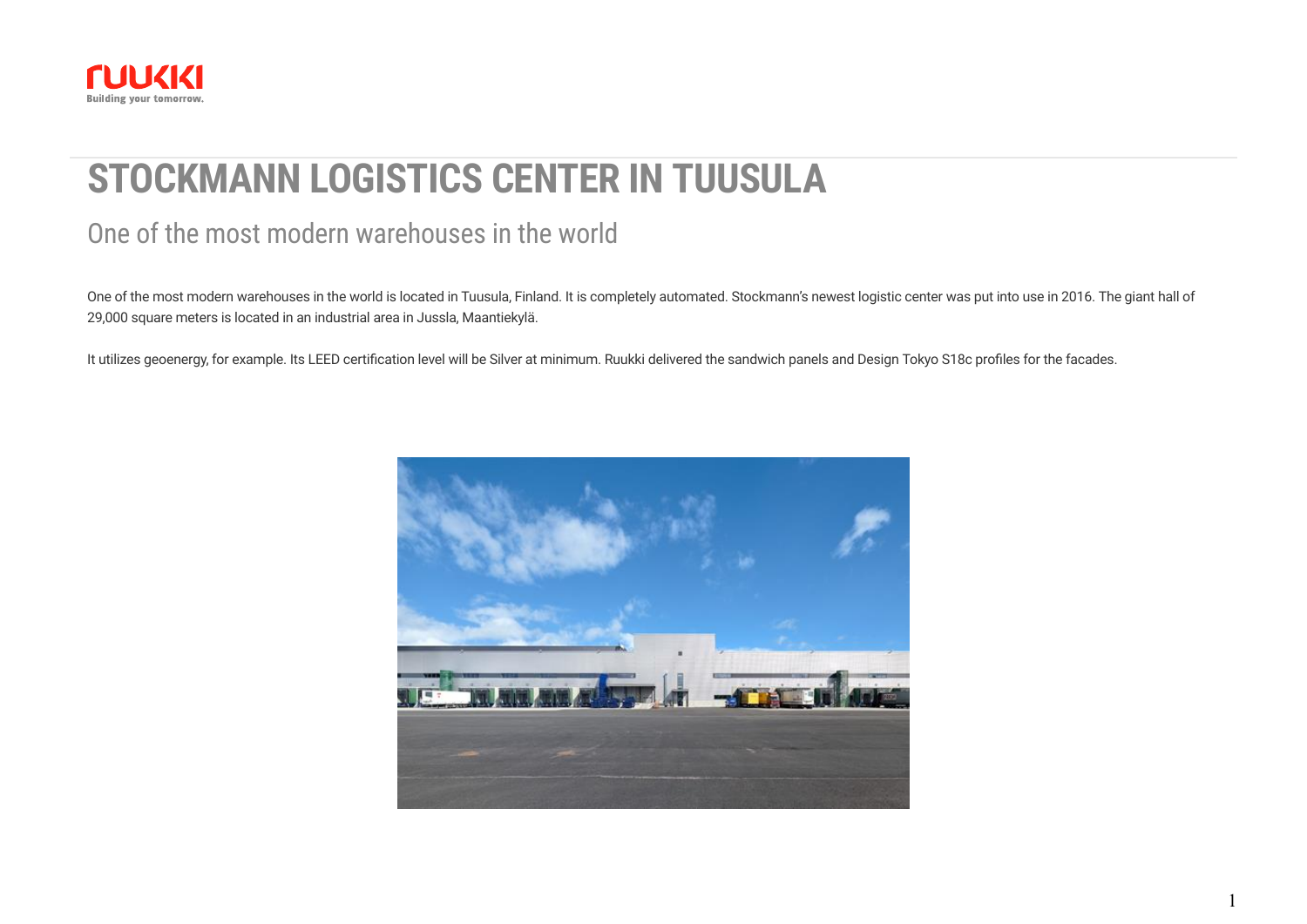#### **Ruukki's delivery: 2016 Partners**

- Ruukki Sandwich Panel SPA E Life 230
- Design Tokyo S18, RR40

- Ruukki's client: SRV Oyj
- **Architect: Design Team Architects Ltd**

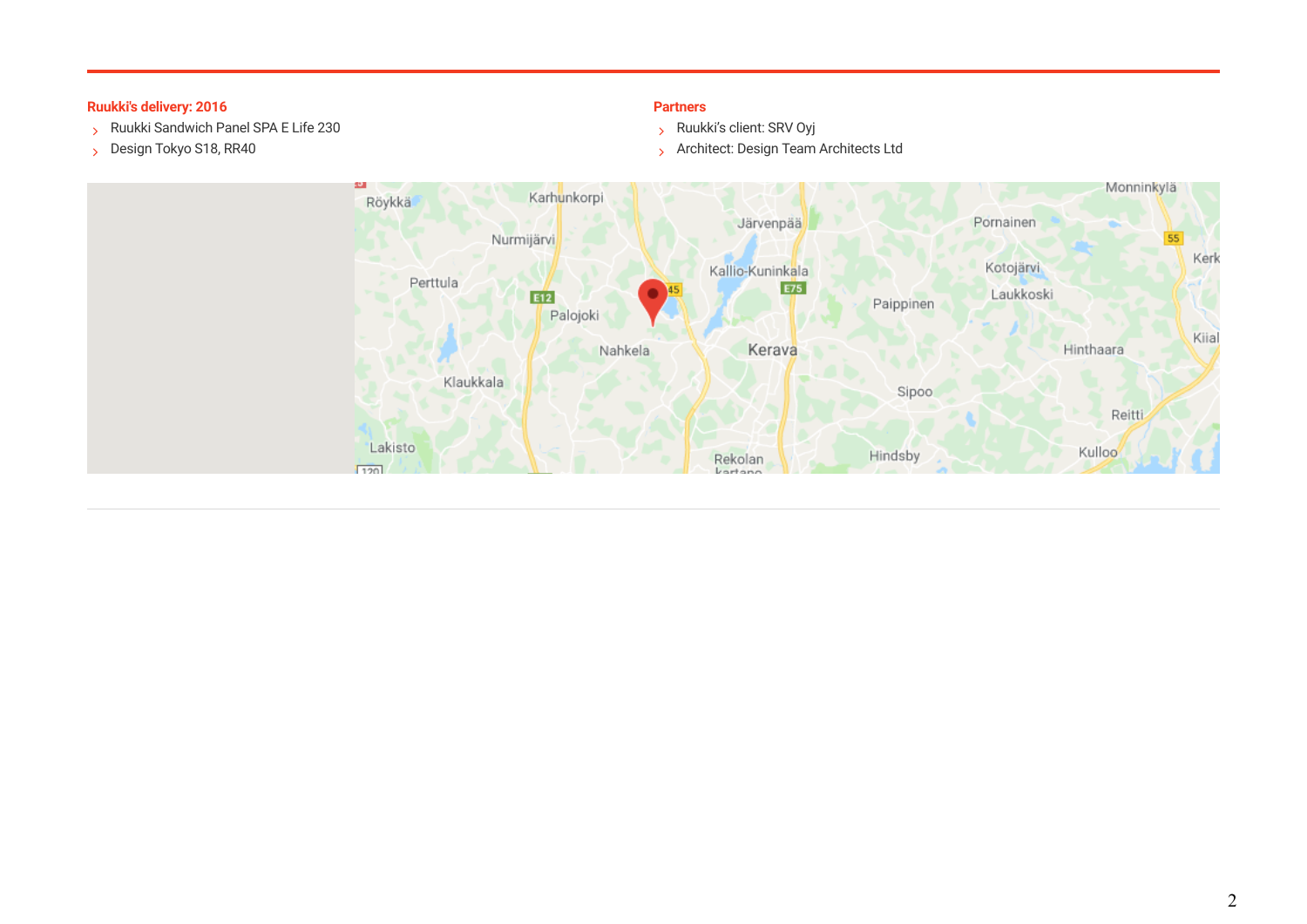# **RELATED PRODUCTS**



#### **DESIGN TOKYO S18**

Harmonic rhythm with Design Tokyo™ S18 for ventilated steel facade systems. [Design Tokyo S18](https://www.ruukki.com/b2b/products/facade-claddings/design-profiles/facade-claddings-details---design-profiles/design-tokyo-s18)



## **ENERGY PANELS FOR HIGH ENERGY EFFICIENCY**

Ruukki® energy panel system is a comprehensive facade solution that reduces your building's energy costs through excellent energy efficiency.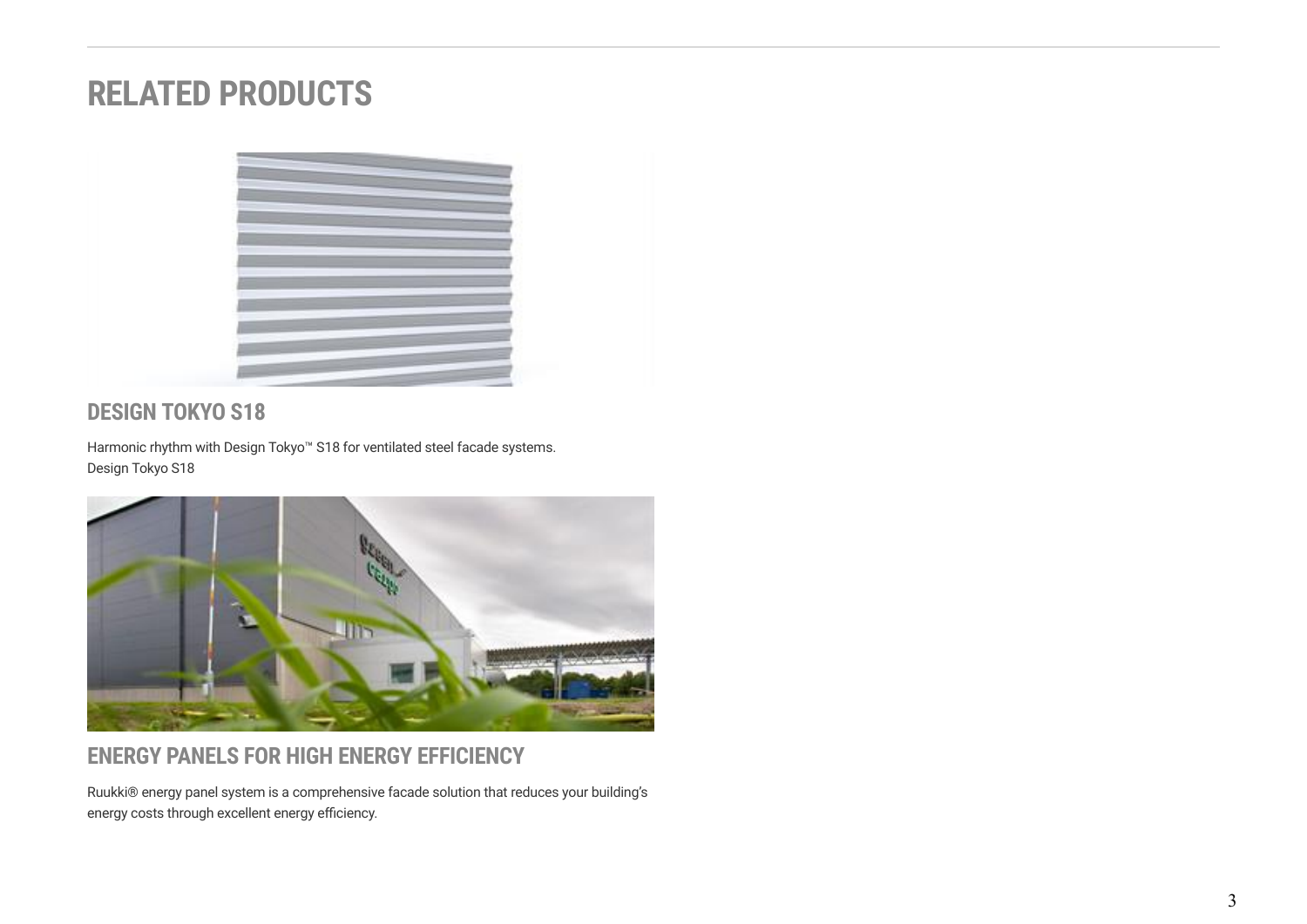#### [Energy panels for high energy efficiency](https://www.ruukki.com/b2b/products/sandwich-panels/energy-sandwich-panels)



### **LIFE PANELS FOR HIGH SUSTAINABILITY**

Ruukki® life panels are our most sustainable sandwich panels. They are developed by optimising all factors, from using materials to recycling to minimise environmental impact. [Life panels for high sustainability](https://www.ruukki.com/b2b/products/sandwich-panels/life-sandwich-panels)



#### **RUUKKI FORMA**

Ruukki Forma™ is a complete facade system, combining our facade cladding products with the Ruukki® energy panel system. Ruukki Forma™ provides a wide range of aesthetic shape,